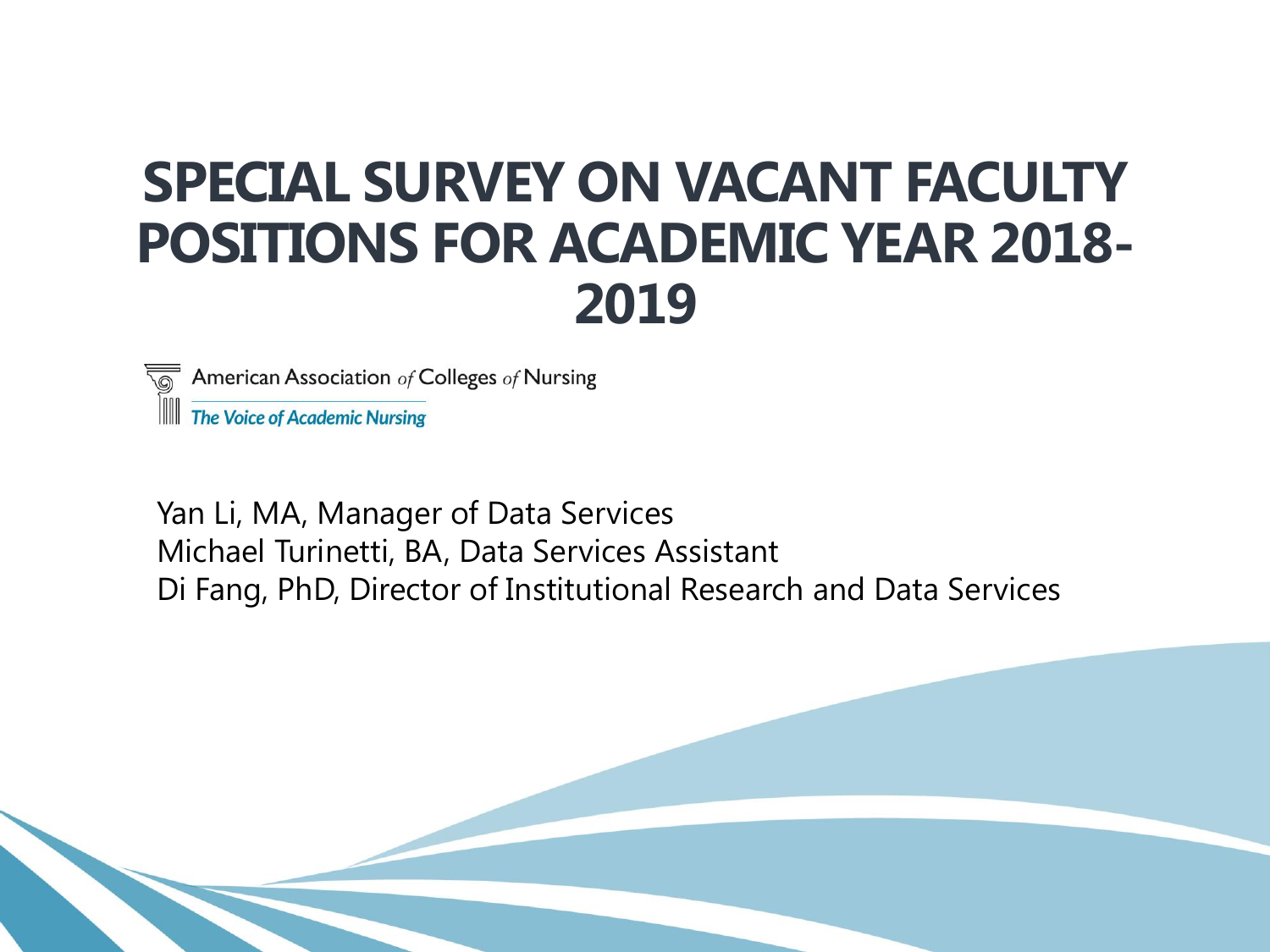# 2018-2019 FACULTY VACANCY SURVEY OVERVIEW

» Since 2000, AACN has collected data from schools of nursing to assess the current state of the nurse faculty shortage. The Special Survey on Vacant Faculty Positions collects data on budgeted, but unfilled full-time faculty positions by rank, tenure, and level of teaching. This year, the survey was sent to  $1,015$  schools.

> Survey Response Rate Overall Respondents: 871 (85.8%) Member: 734 (91.5%) Non-Member: 137 (64.3%)



1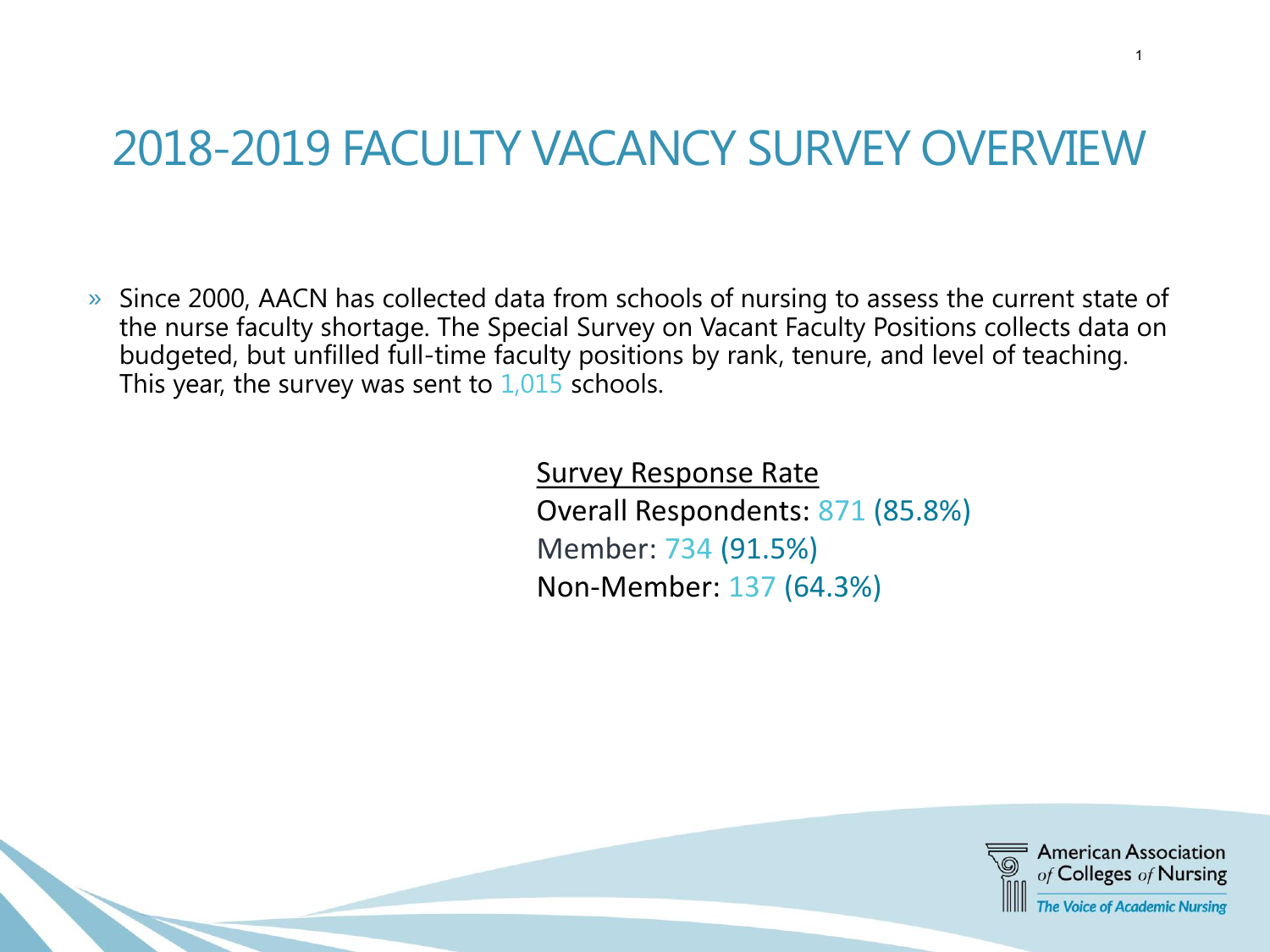### NUMBER AND PERCENT OF FILLED FULL-TIME POSITIONS AND VACANCIES FOR ACADEMIC YEAR 2018-2019

#### **Number of Schools Responding: 871 (734 or 84.3% of AACN Member Schools)**

- » Total Number of Full-Time Budgeted Positions: 21,685
- » Total Number of Full-Time Vacancies: 1,715 (7.9%)
- » Total Number of Filled Full-Time Positions: 19,970 (92.1%)
- » Mean Number of Full-Time Vacancies: 2.0 per school
- » Range of Number of Full-Time Vacancies: 1 to 38
- » Number of Schools with No Full-Time Vacancies, but NEED Additional Faculty: 138
- » Number of Schools with No Full-Time Vacancies that Do NOT Need Additional Faculty: 245

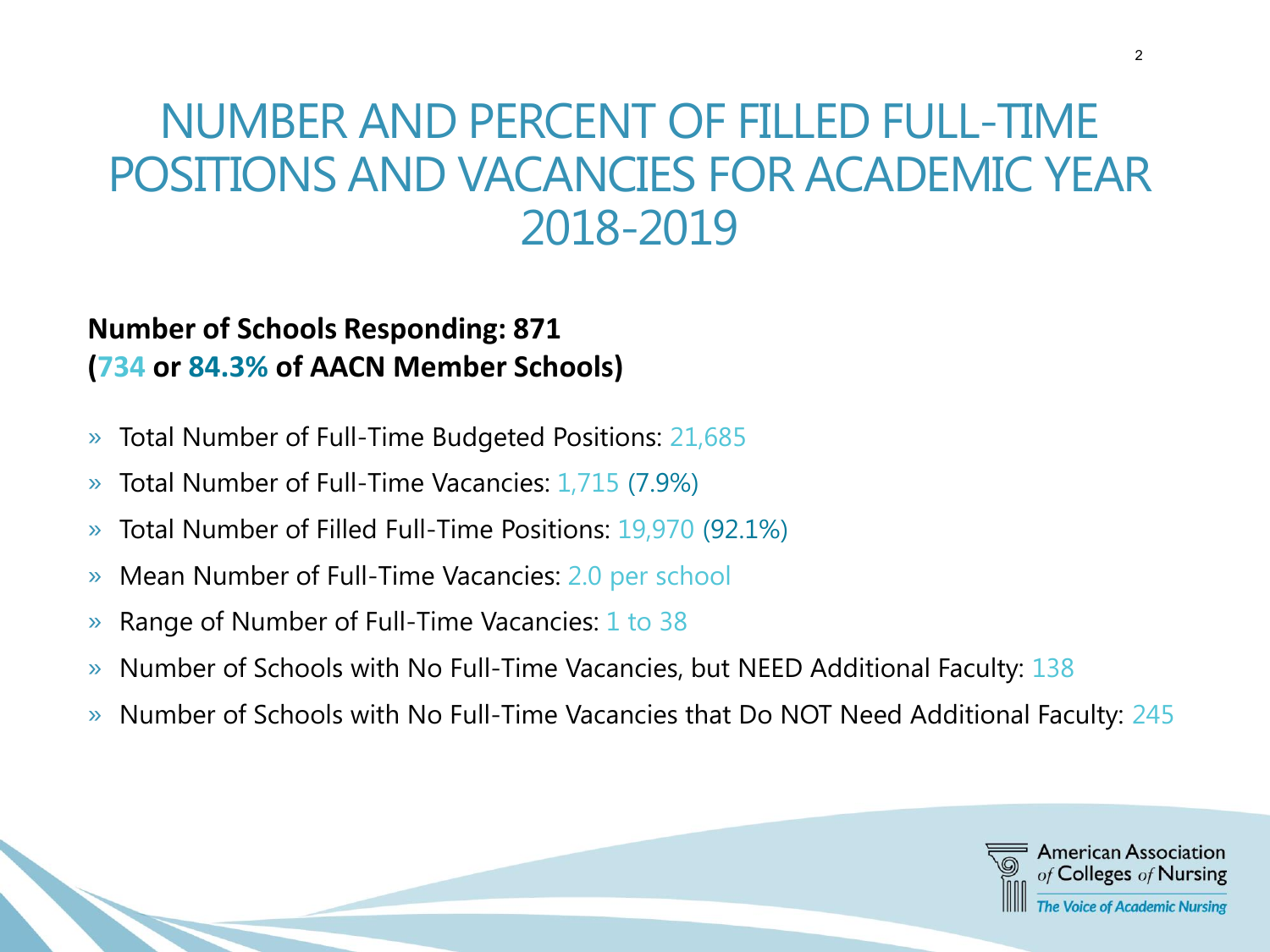### NUMBER AND PERCENT OF SCHOOLS WITH AND WITHOUT VACANT FULL-TIME POSITIONS FOR ACADEMIC YEAR 2018-2019



Schools with Vacant Full-Time Schools without Vacant Full- Schools without Vacant Full-Positions Time Positions That Do Not Need Additional Faculty Time Positions That Need Additional Faculty

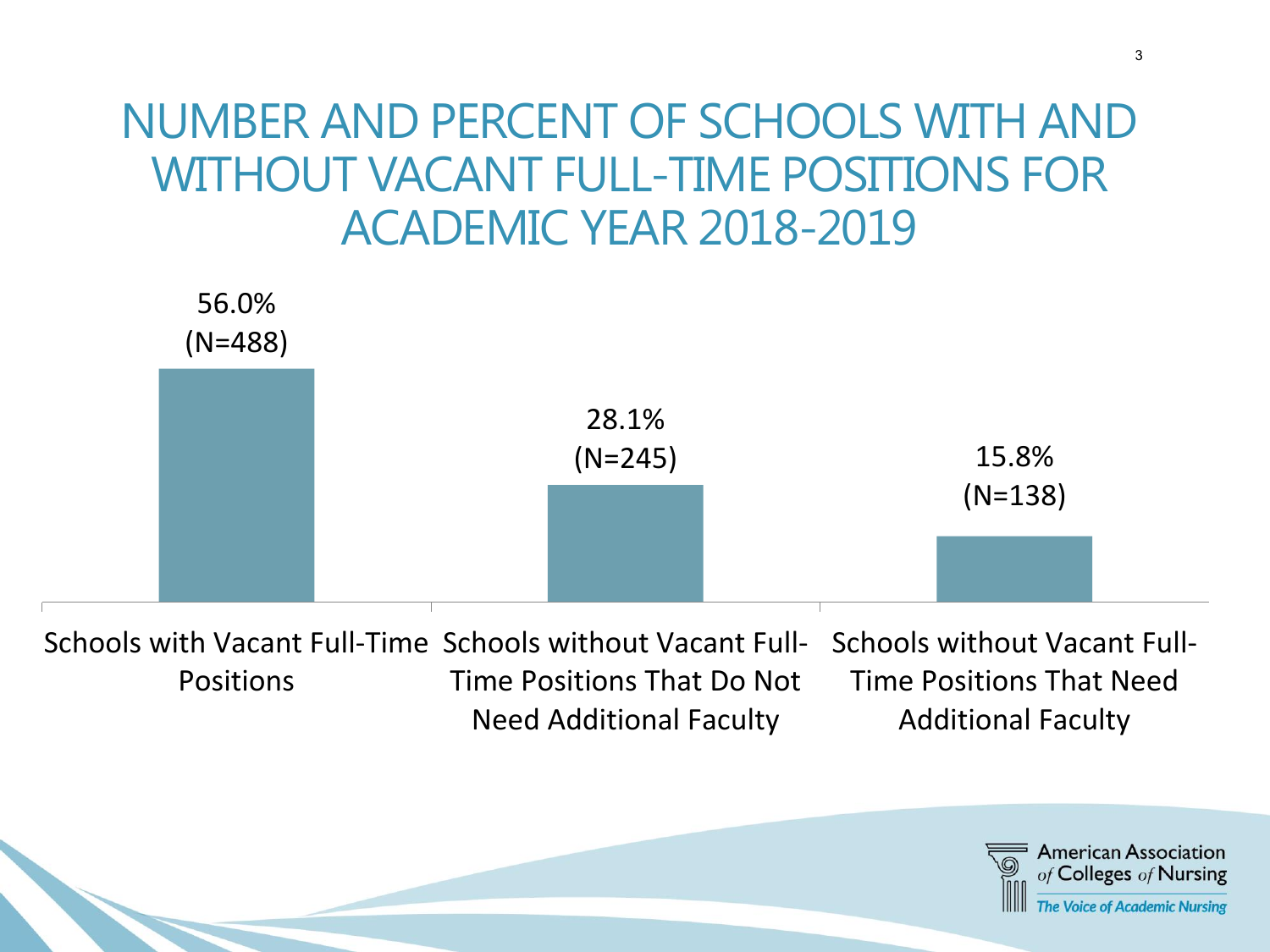### NUMBER AND PERCENT OF FULL-TIME VACANCIES FOR ACADEMIC YEAR 2018-2019

#### **Number of Schools Responding: 871 (734 or 84.3% of AACN Member Schools)**

- » Schools with reported full-time vacancies: 488 (56.0%)
- » Schools not reporting full-time vacancies: 383 (44.0%)
- » Vacancy rate for schools which reported having full-time vacancies: 10.4%

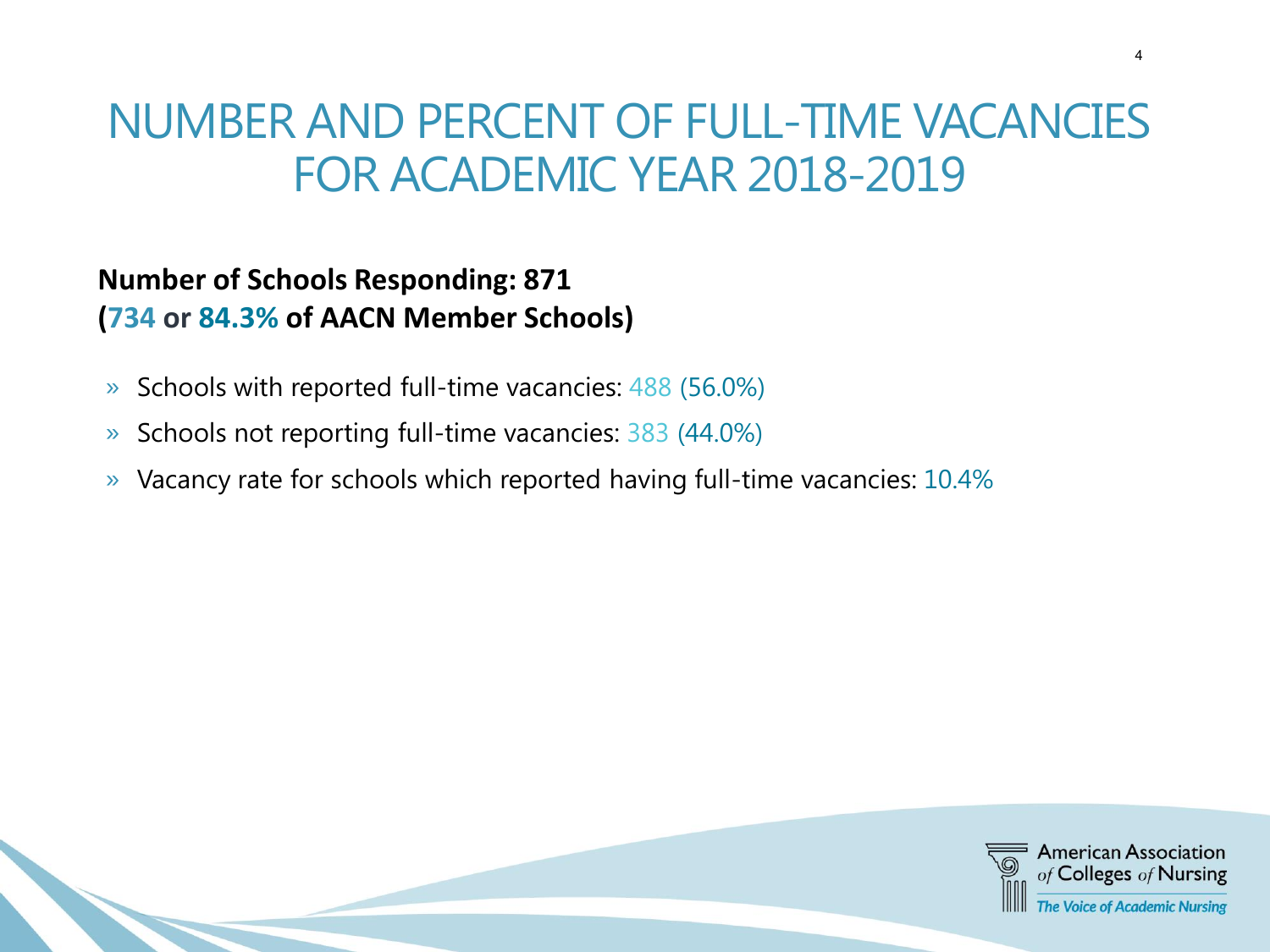### FULL-TIME VACANCY RATES BY REGION IN SCHOOLS REPORTING VACANCIES FOR ACADEMIC YEAR 2018-2019



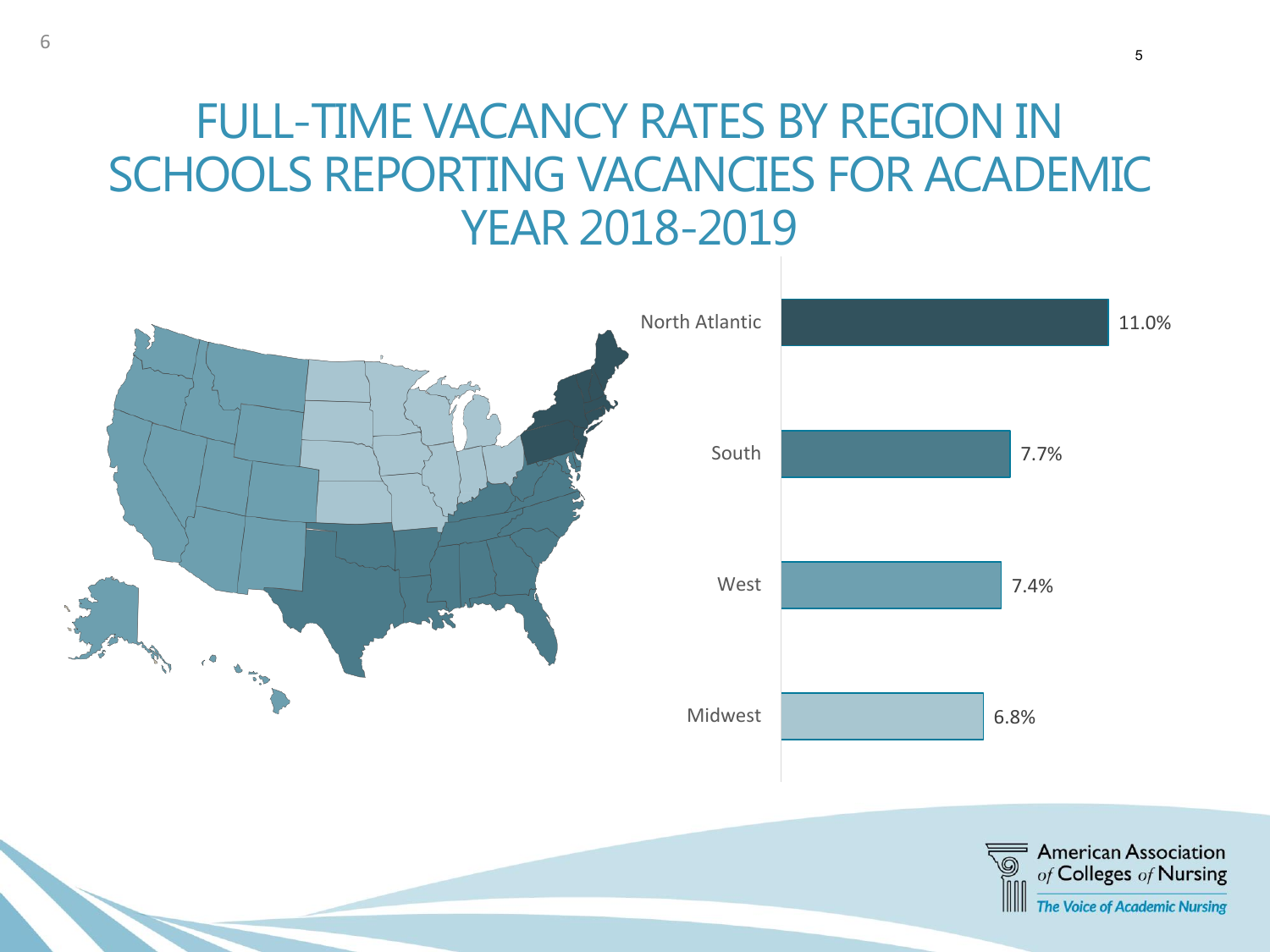### FULL-TIME VACANCY RATES BY INSTITUTIONAL TYPE IN SCHOOLS REPORTING VACANCIES FOR ACADEMIC YEAR 2018-2019



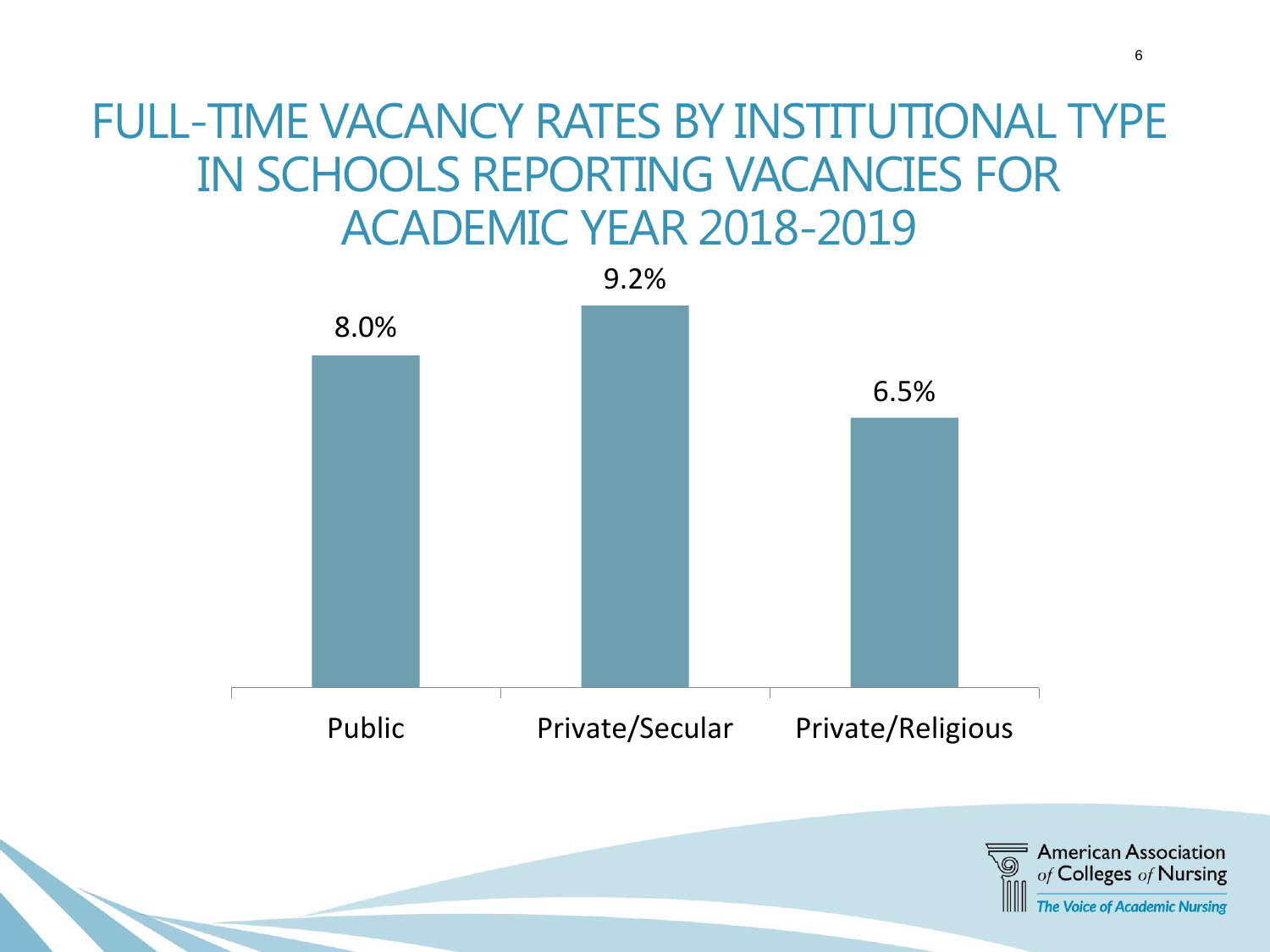### FULL-TIME VACANCY RATES BY CARNEGIE CLASSIFICATION IN SCHOOLS REPORTING VACANCIES FOR ACADEMIC YEAR 2018-2019



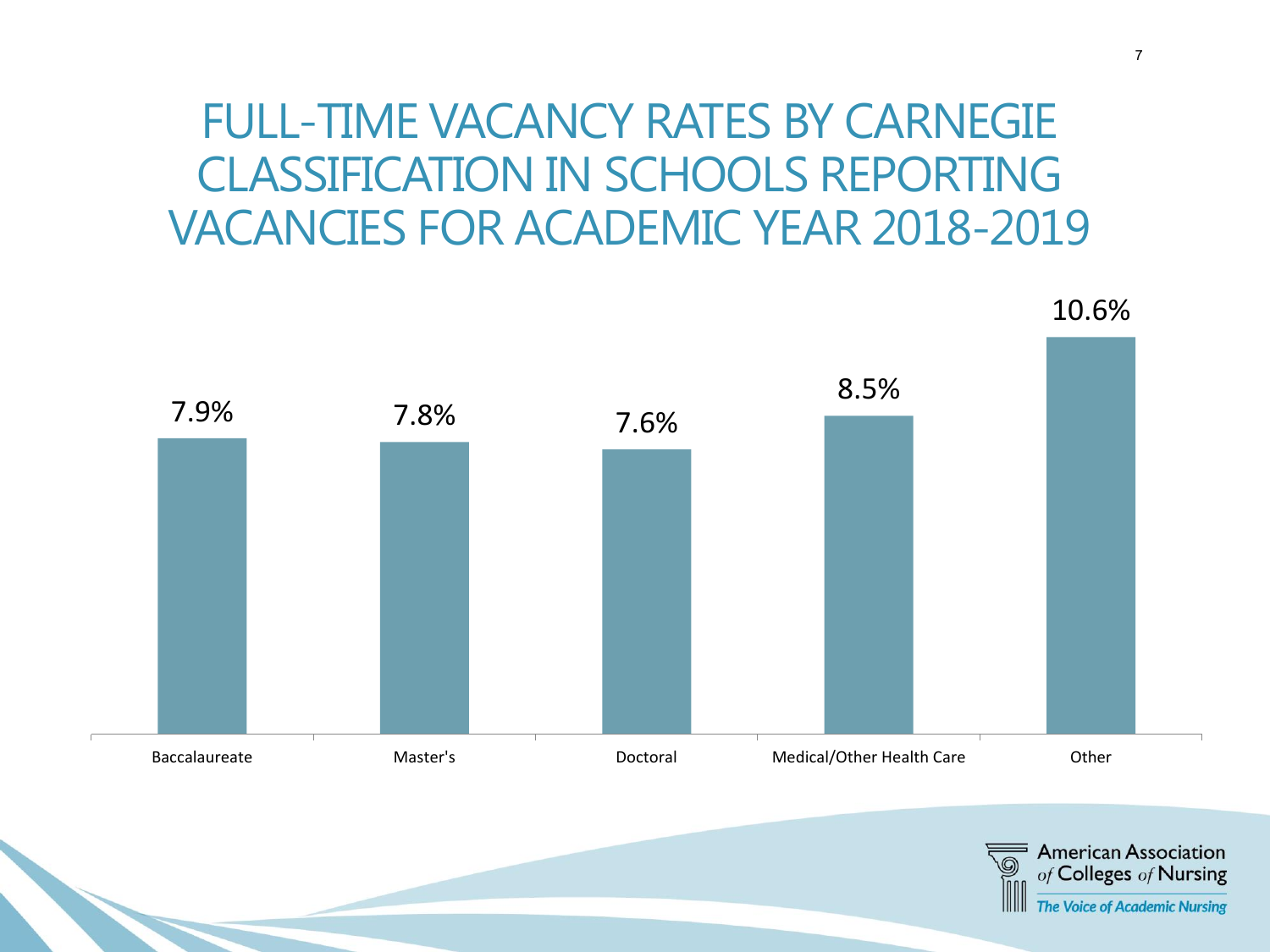#### **Degree Requirements (Valid N=1,715)**



8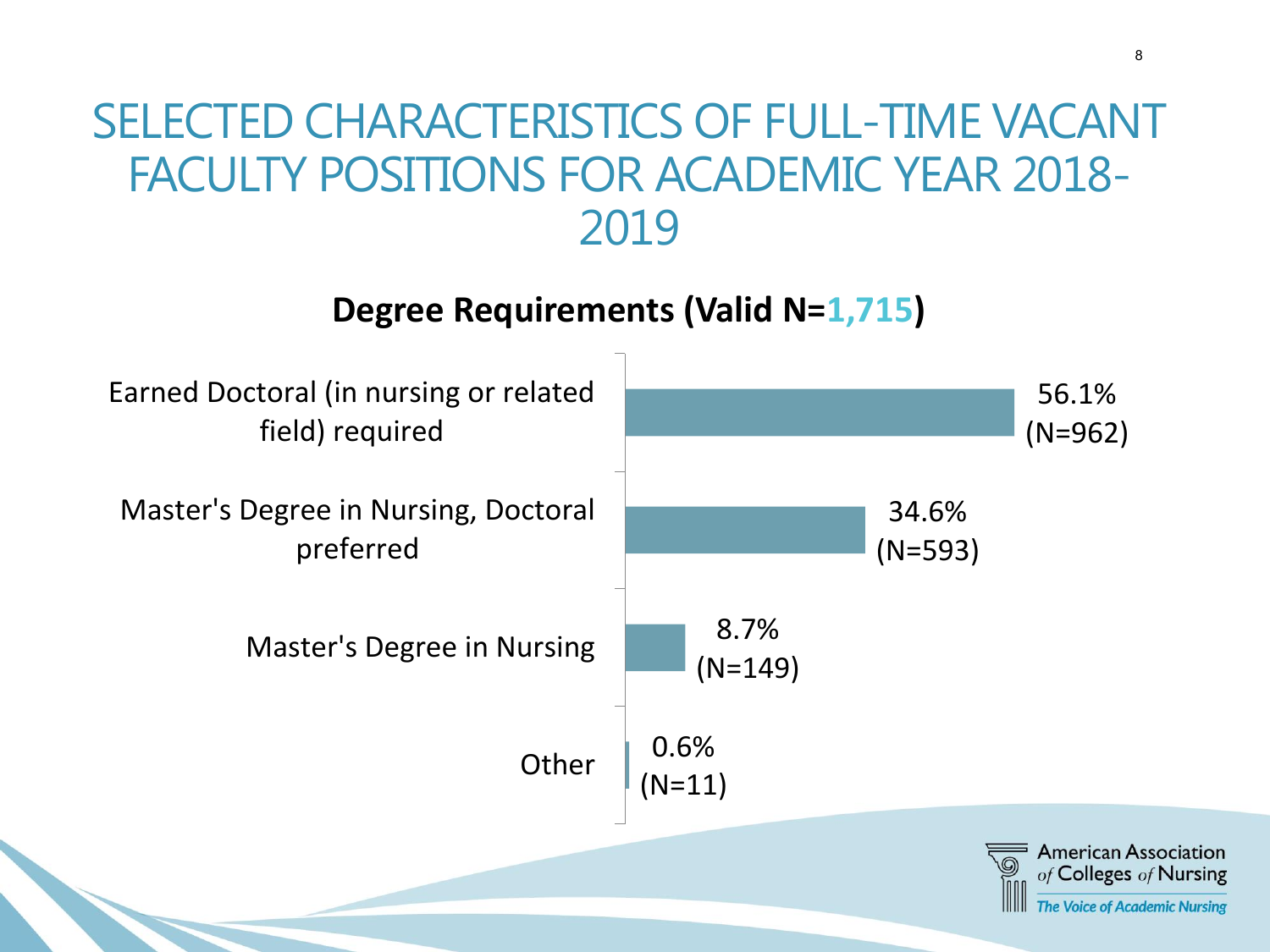**Tenure Track (Valid N=1,715)**

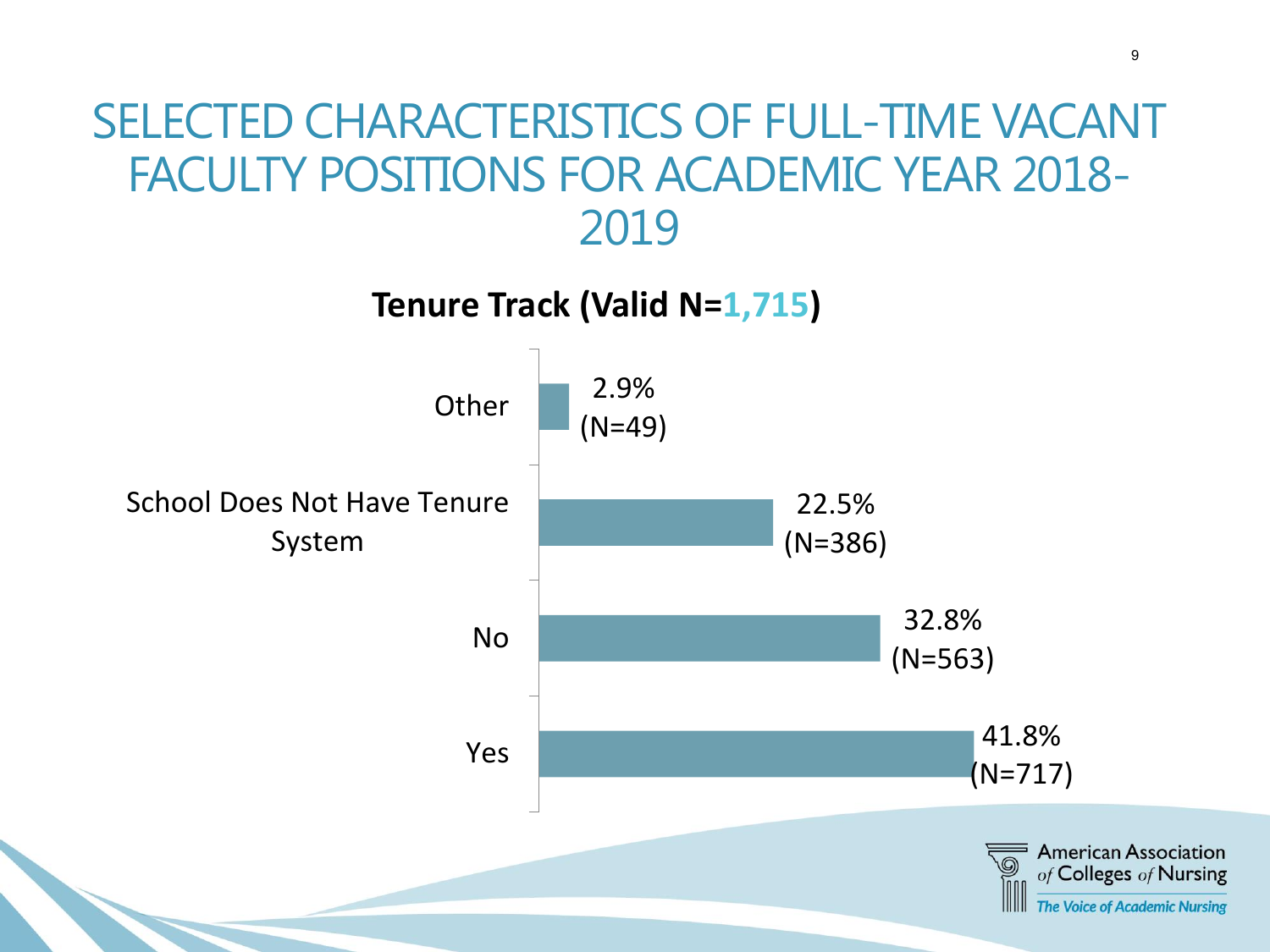**Incoming Level of Appointment (Valid N=1,715)**

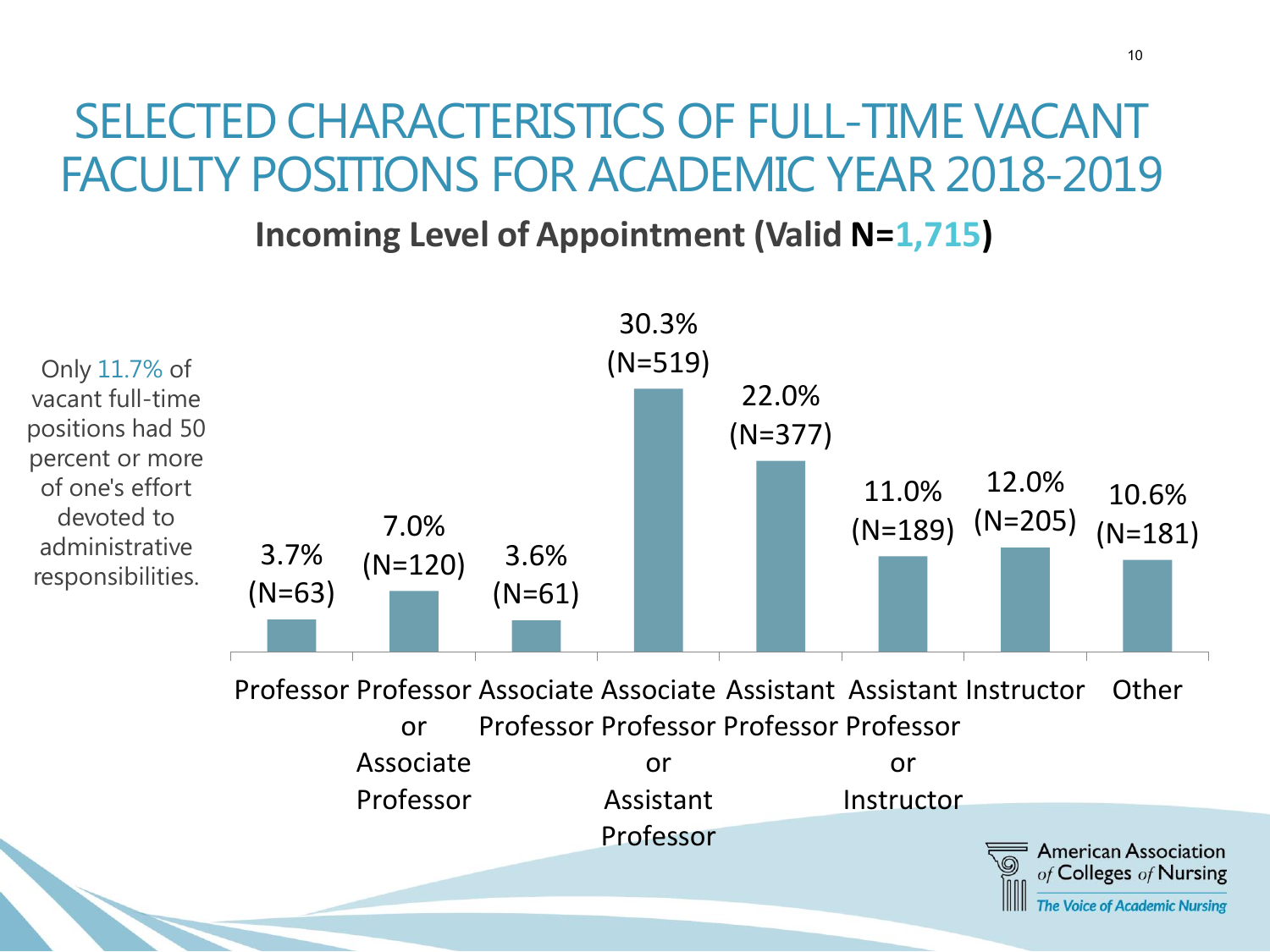**Level of Teaching (Valid N=1,715)**

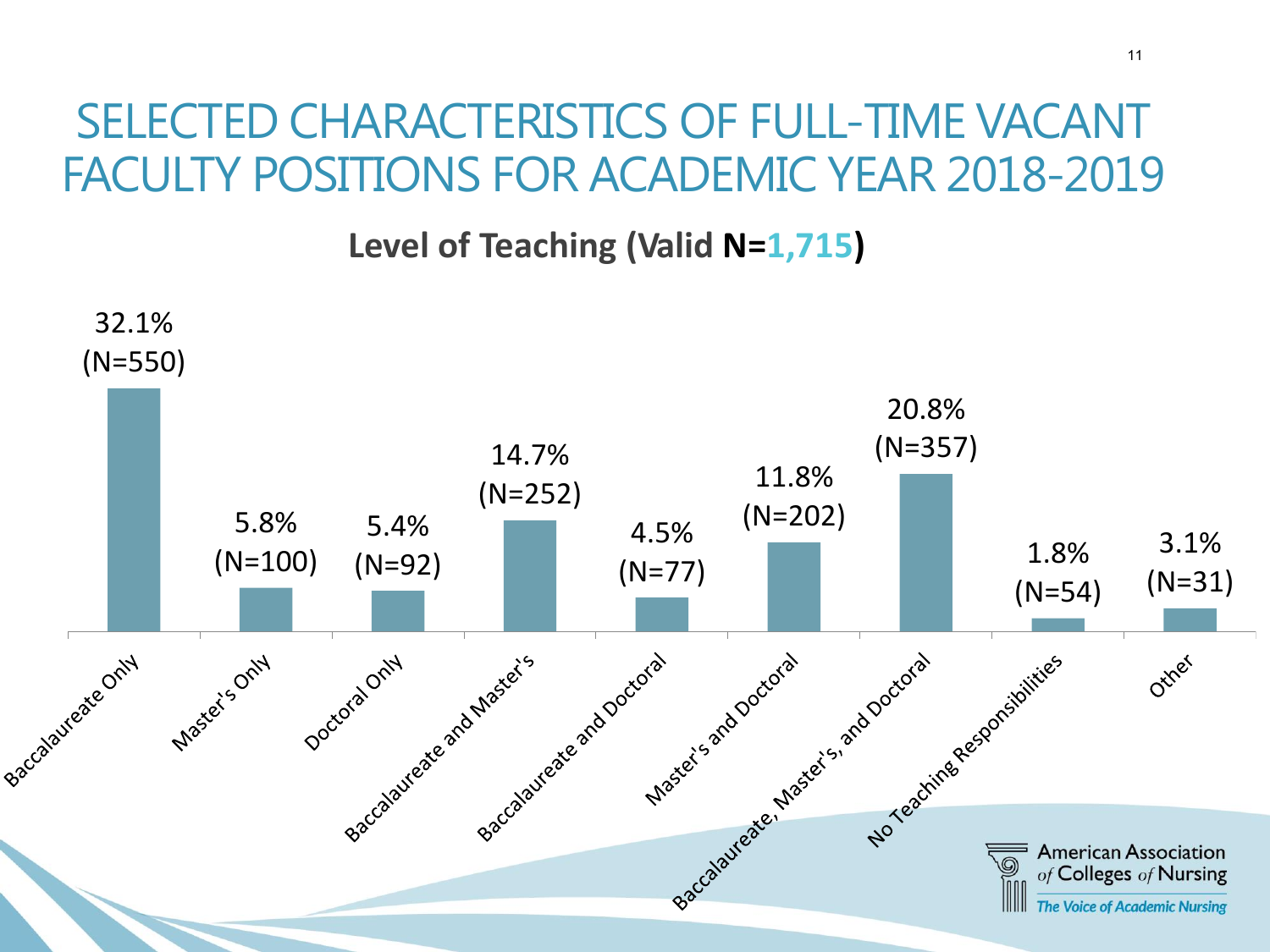**Instructional Responsibilities (Valid N=1,715)**

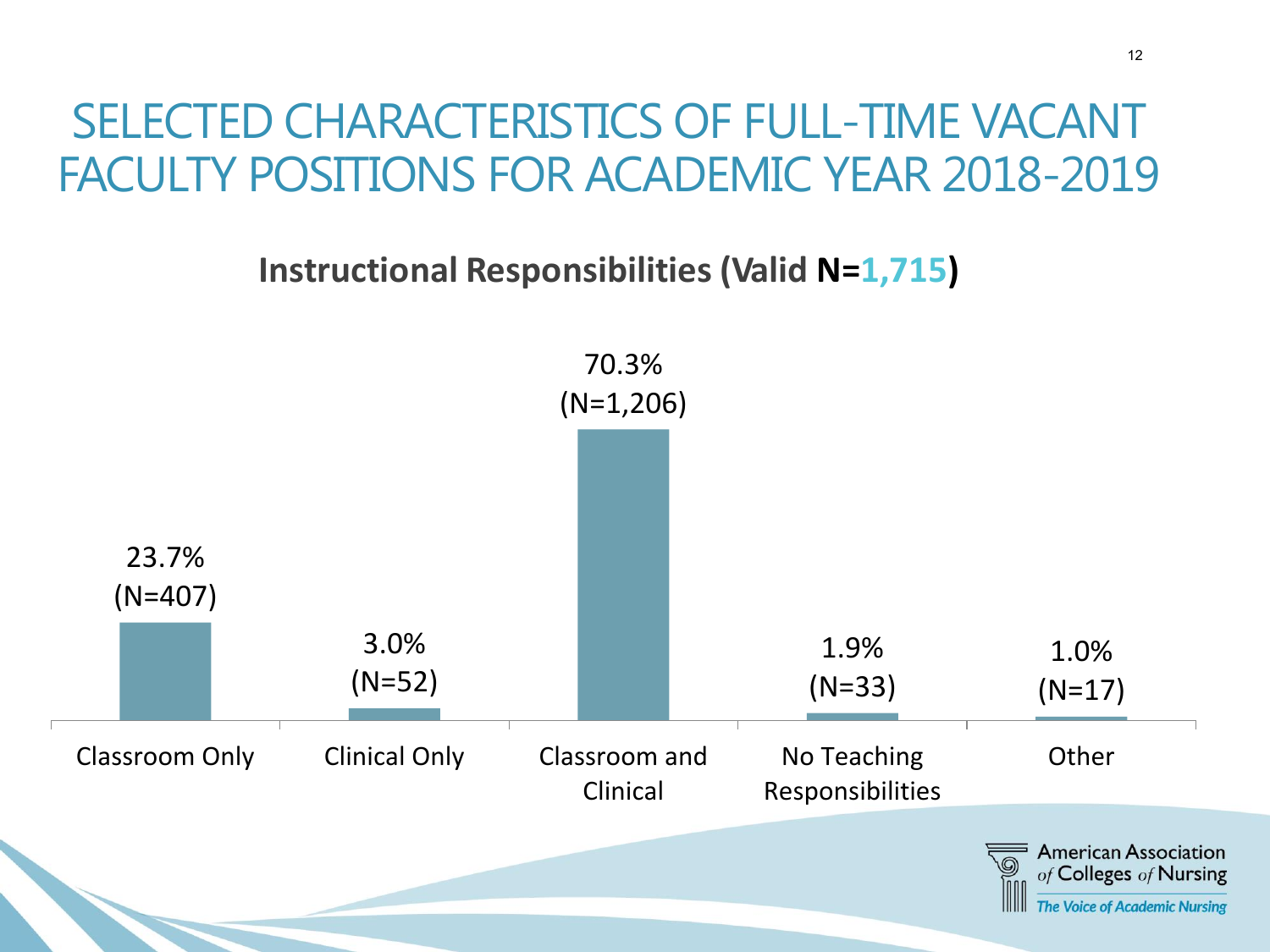# MAJOR BARRIERS TO HIRING ADDITIONAL FULL-TIME FACULTY FOR ACADEMIC YEAR 2018-2019

#### **For schools with no vacancies which need additional full-time faculty (Valid N=140)**

- » Insufficient funds to hire new faculty:  $62.1\%$  (N=87)
- » Unwillingness of administration to commit to additional full-time positions: 47.1% (N=66)
- » Inability to recruit qualified faculty because of competition for jobs with other marketplaces:  $30.0\%$  (N=42)
- » Qualified applicants for faculty positions are unavailable in our geographic area: 25.0% (N=35)

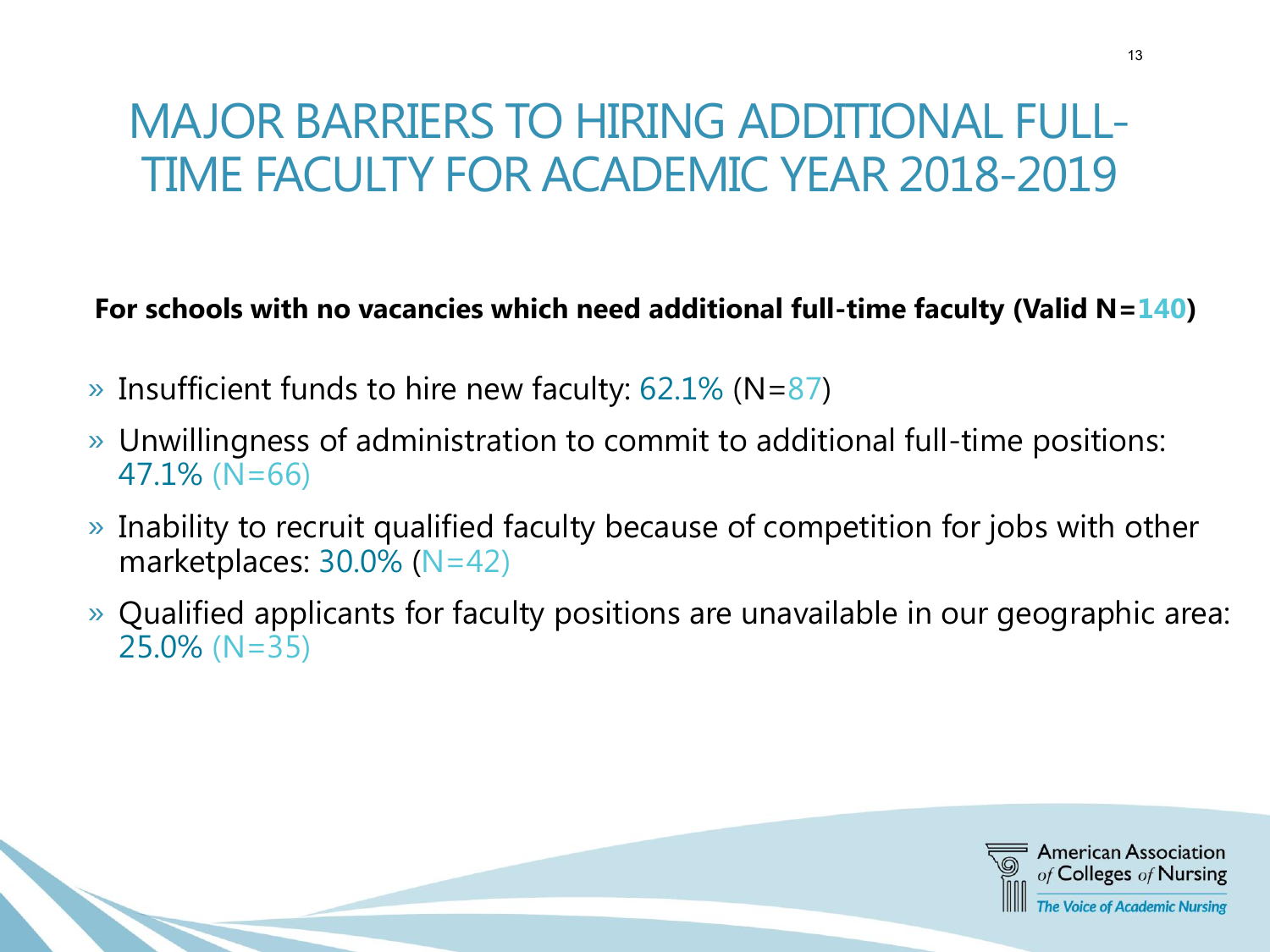# TOP ISSUES RELATED TO FACULTY RECRUITMENT FOR ACADEMIC YEAR 2018-2019

- » Noncompetitive salaries: 64.3% (N=560)
- $\rightarrow$  Finding faculty with the right specialty mix: 63.0% (N=549)
- » Limited pool of doctorally-prepared faculty: 56.6% (N=493)
- » Finding faculty willing/able to teach clinical courses: 27.0% (N=235)
- » High faculty workload: 23.8% (N=207)
- $\rightarrow$  Finding faculty willing/able to conduct research: 19.3% (N=168)
- » Other: 15.8% (N=138)

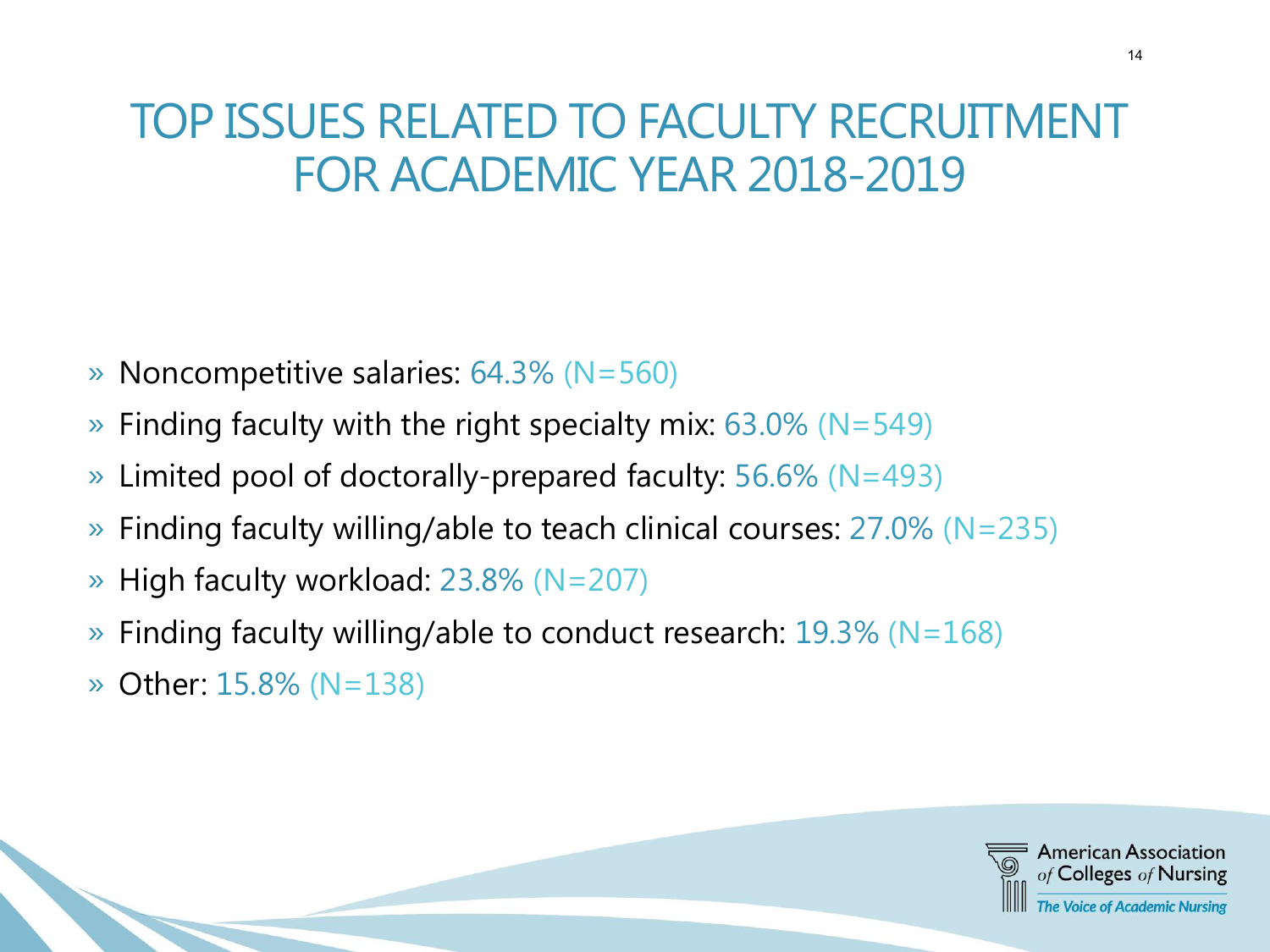### MOST CRITICAL ISSUES SCHOOLS REPORTED RELATED TO FACULTY RECRUITMENT FOR ACADEMIC YEAR 2018-2019

- » Noncompetitive salaries: 35.0% (N=305)
- $\rightarrow$  Finding faculty with the right specialty mix: 23.8% (N=207)
- » Other: 9.2% (N=80)
- $\rightarrow$  Limited pool of doctorally-prepared faculty: 20.2% (N=176)
- » Finding faculty willing/able to conduct research: 5.4% (N=47)
- $\rightarrow$  Finding faculty willing/able to teach clinical courses: 4.9% (N=43)
- » High Faculty Workload: 1.5% (N=13)